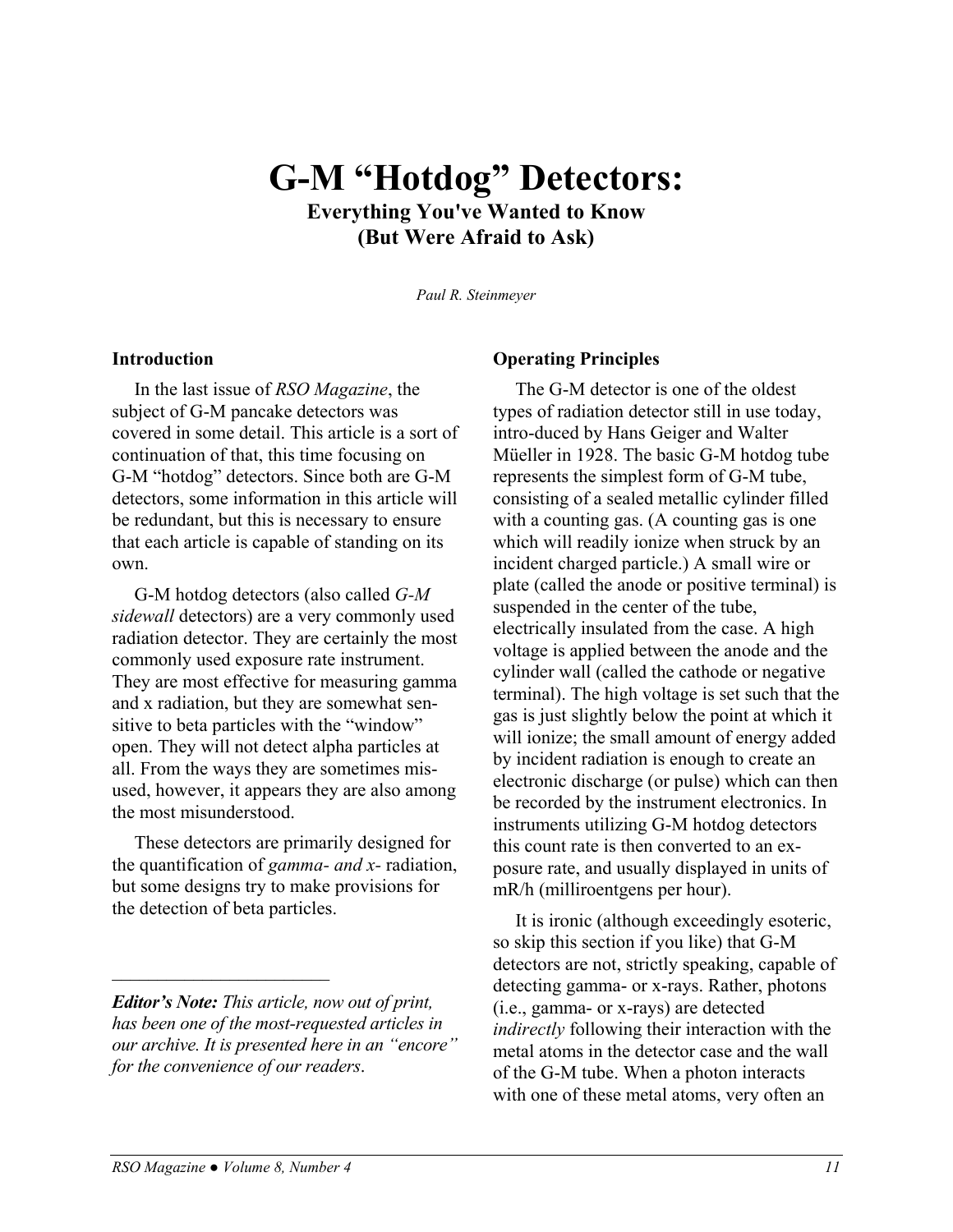electron is ejected into the tube as a result. It is these *secondary electrons*—charged particles—which are detected by the counting gas.

G-M detectors are essentially 100% efficient for detecting charged particle radiations (i.e., beta particles, alpha particles, positrons, and electrons) which actually enter the counting gas. This indirect detection of photons is not, however, very efficient because once the secondary electron is produced it must also pass through any remaining thickness of wall before it loses its energy. Only those photons which interact with the innermost layer of the wall of the detector tube will be recorded. See Figure 1 for an illustration of this.

#### **Construction**

Figure 2 shows a fairly typical G-M tube used in many different G-M hotdog detectors. The tube chassis is made of thin stainless steel about 0.076 mm thick, ribbed to give the tube structural strength to contain the counting gas at sub-atmospheric pressure. The tube is about 9.5 cm long (about 11 cm long including the electrical connector) and about 1.9 cm in diameter. The active length of the tube, however, is about 5.8 cm, roughly in the center of the length of the tube. It is within this active area that reliable detection is achieved. Tubes used in G-M hotdog detectors are almost all made by either TGM Detectors, Inc.<sup>[1]</sup> or LND, Inc.<sup>[2]</sup> and are effectively inter-changeable. Figure 2, in fact, represents both the TGM N112 and the LND 725.

The G-M tube is held centered inside a detector case by the spacer ring. The detector cases vary in design and style, but have some common characteristics. They are typically constructed of aluminum, and usually have some method for exposing a portion of the unshielded tube as a "beta window." (Note:

Use of these "beta windows" usually isn't appropriate or even a good idea—further explanation follows.) Figure 3 shows a Ludlum<sup>[3]</sup> 44-6 detector, in which the "beta" window" is opened by twisting the knob to rotate a shield away from a series of openings. Figure 4 shows a Bicron<sup>[4]</sup> SWGM, in which the "beta window" is opened by sliding the interior portion of the detector out. These two detectors both utilize the tube shown in Figure 2, and are fairly representative of the majority of G-M hotdog detectors available. All of the major instrument manufacturers (and probably all of the smaller instrument manufacturers) offer one or more versions of this type of detector.

One other variation on the G-M hotdog detector theme is the "end-window G-M," illustrated in Figure 5. These tubes are made of a thicker stainless steel and have a mica window on one end similar to G-M pancake detectors. The end-window G-M is in fact intended as a combination of G-M hotdog and G-M pancake detectors; exposure rate measurements can be taken through the side of the detector and alpha and beta contamination assessed through the mica endwindow. One example of a detector which uses an end-window G-M tube is the Victoreen<sup>[5]</sup> 489-35, shown in Figure 6.

#### **Gamma and X-Ray Response**

G-M hotdog detectors are designed primarily to detect gamma and x radiation. They are often a good choice for performing exposure rate surveys because they are rugged, relatively inexpensive, and do not require a sophisticated (i.e., expensive) meter. The detached detector can also get into places where instruments with built-in detectors can't. There are, of course, some drawbacks.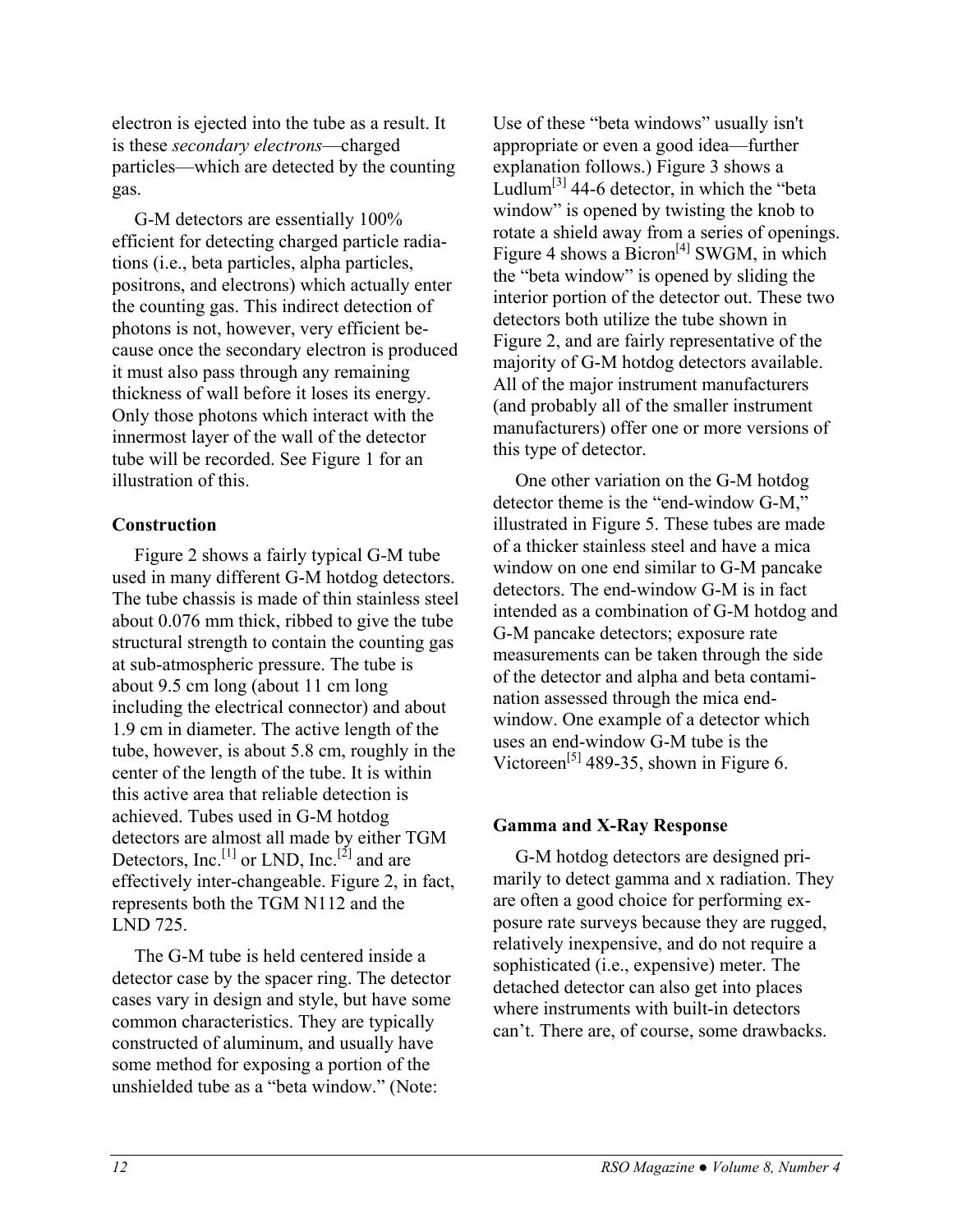*Figure 1. Some of the electrons produced by gamma interactions in the "hotdog" detector and tube walls cause most of the response to gamma radiation.* 



*Figure 3. Ludlum 44-6 "hotdog" G-M detector* 



*Figure 5. Typical end-window G-M detector tube, without case or holder* 



*Figure 2. Typical G-M "hotdog" detector tube, without case or holder* 



*Figure 4. Bicron SWGM "hotdog" G-M detector* 



*Figure 6. Victoreen 489-35 end-window G-M detector* 

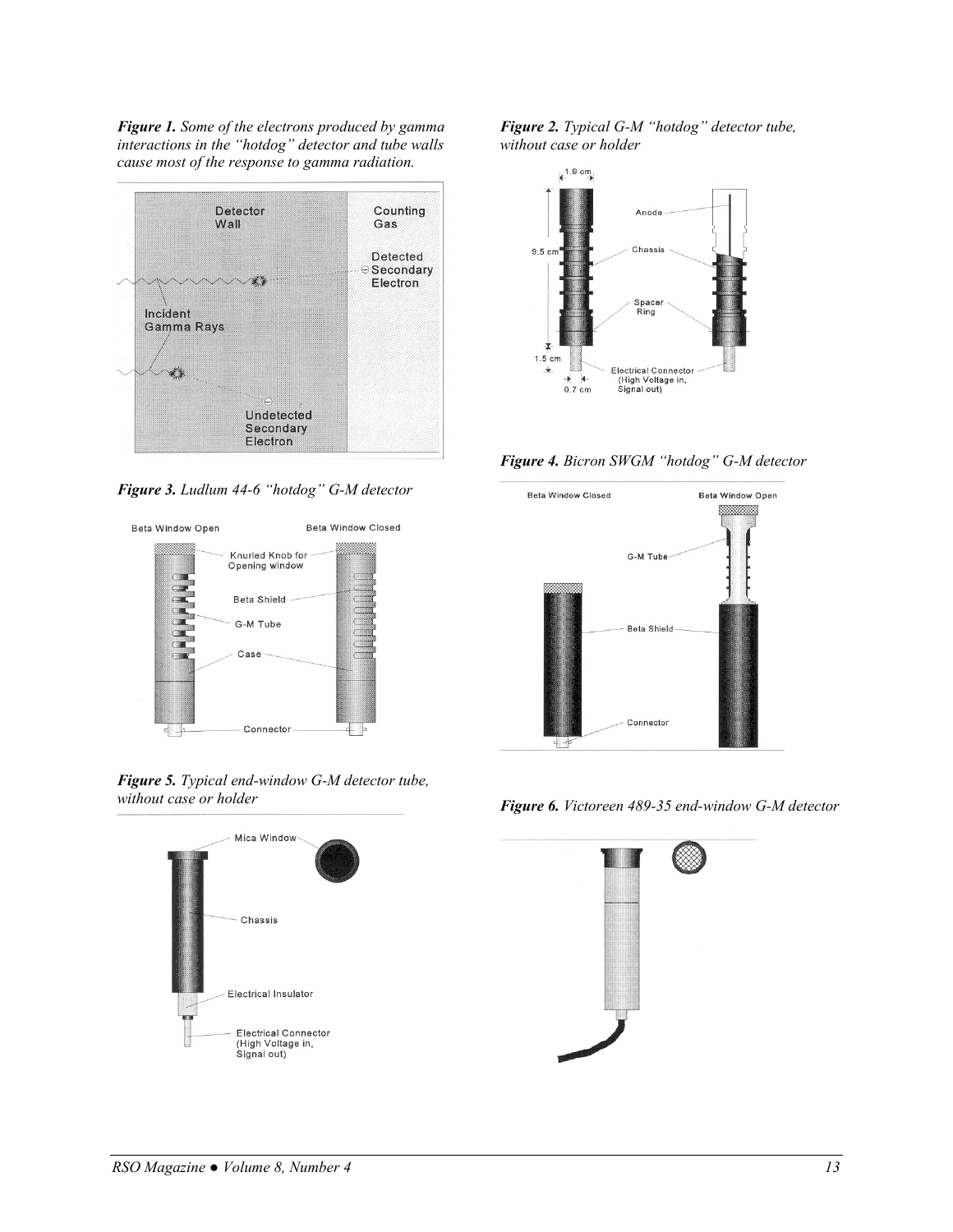The first is that they are not very good at measuring low exposure rates. It is impractical to accurately quantify exposure rates below about 0.1 mR/h (100  $\mu$ R/h) with a G-M hotdog detector simply because that low an exposure rate has too few counts per minute to give a steady meter indication. Note that ambient background is usually in the range of about 10-25 µR/h (0.01-0.025 mR/h). On the other end of the scale, these detectors cannot be used to accurately quantify radiation fields greater than about 50 mR/h without dead-time correction, or greater than 500 mR/h with dead-time correction. There are G-M tubes specifically designed for quantifying higher (much higher, in fact) levels of gamma- and x-radiation, but these do so at a sacrifice of their ability to operate at lower exposure rates. It may be said, then, that G-M hotdog detectors have a limited range of operation, and are incapable of quantifying "environmental" levels of radiation.

The second drawback to using G-M hotdog detectors is the fact that their response is dependent on the energy of the gammaor x- radiation being measured. Figures 7 and 8 show response curves for the Ludlum 44-6 and the Bicron SWGM, respectively. The data for these curves was taken from manufacturer's literature, and plotted on identical scales in order to better see the comparison. Note first that these detectors use the *same detector tube*; the easily visible differences in response are due to differences in the design of the detector *case.* Next, note that the overresponse to low-energy photons is greatly exaggerated with the beta shield open, especially in the range around 60-70 keV, which is the vicinity many industrial and medical x-ray machines operate in.

Figure 9 shows the response curve for the Victoreen 489-35 combination "hotdog"/endwindow G-M shown in Figure 6. For

comparison, the graph is plotted on the same scales used for Figures 7 and 8, but instead of having curves for "beta window" open and closed, they are for through the side (analogous to "beta window" closed) and through the end window (i.e., pointing at the source, analogous to "beta window" open). Note that these response curves, especially the one through the side of the detector, are much flatter. (The ideal response curve would be, of course, a straight horizontal line at Relative Response  $= 1$ . A response of "1" means that

$$
\frac{\text{indicated reading}}{\text{actual reading}} = 1.
$$

A response of "3" means that the indicated reading is 3 times the actual exposure rate.) The reason for the relative flatness of response for this detector is due to the thickness of the stainless steel making up the case or housing of the detector tube. The thicker the wall of the tube or case (actually the combination of tube *and* case), the flatter the response will be, because fewer lower energy photons will be able to penetrate.

This brings us to *energy-compensated* G-M detectors. These generally utilize the same G-M tube as in any other hotdog detector, but have a thicker housing. In these, an "optimum" thickness is used which is thick enough to level out the response (usually to within 15% of the response to  $13^{7}Cs$ ) while still allowing detection of relatively low-energy gammas and x-rays (down to about 50 keV).

#### **Beta Response**

It is true that beta particles with energies greater than about 200 keV can be detected through the "beta window" of a G-M hotdog detector. My recommendation, however, is don't bother. In the "old days," we used to be taught that all you needed to do was to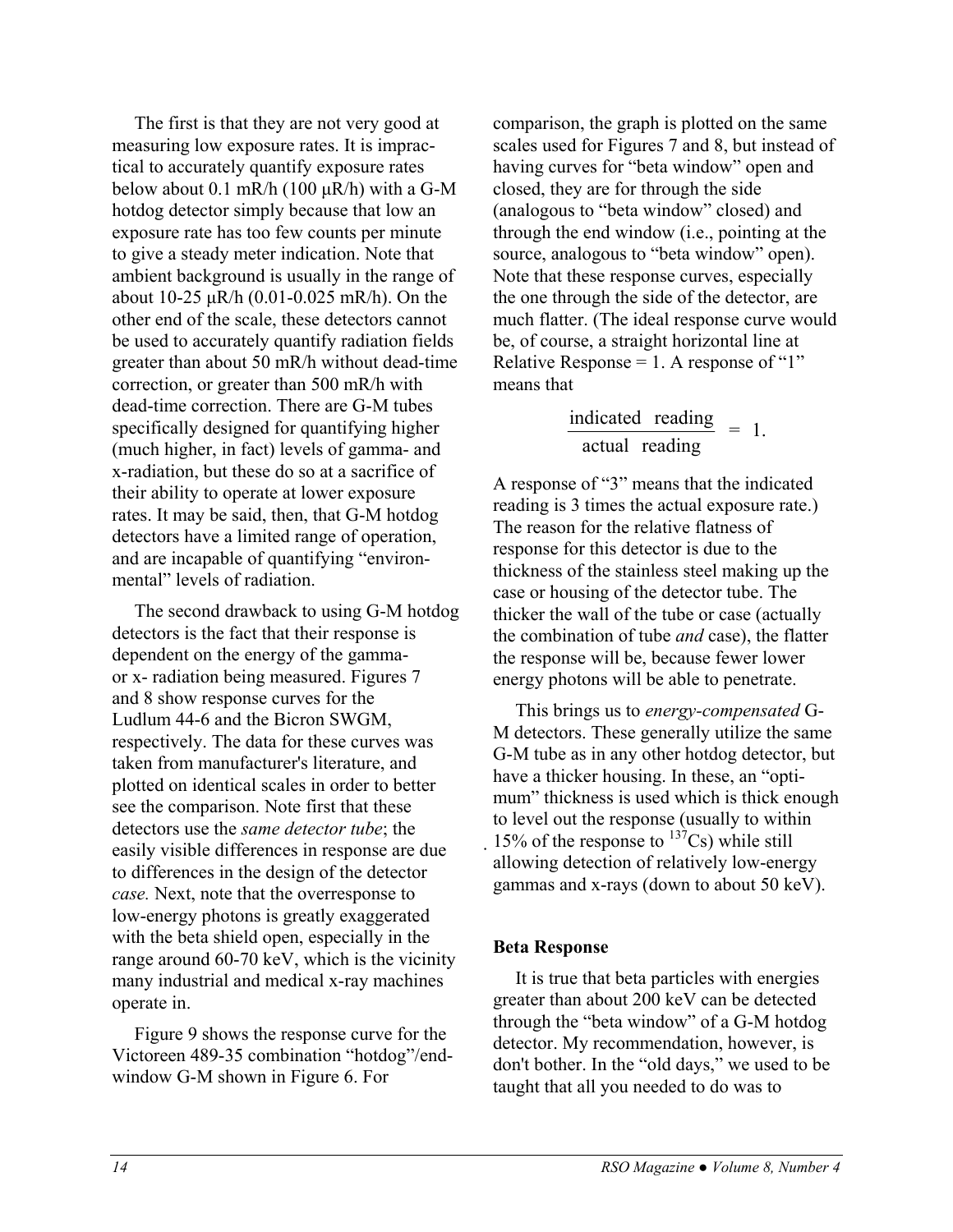subtract the closed-window measurement



*Figure 7. Response curve for Ludlum 44-6 G-M "hotdog" detector* 

*Figure 8. Response curve for Bicron SWGM, G-M "hotdog" detectors* 

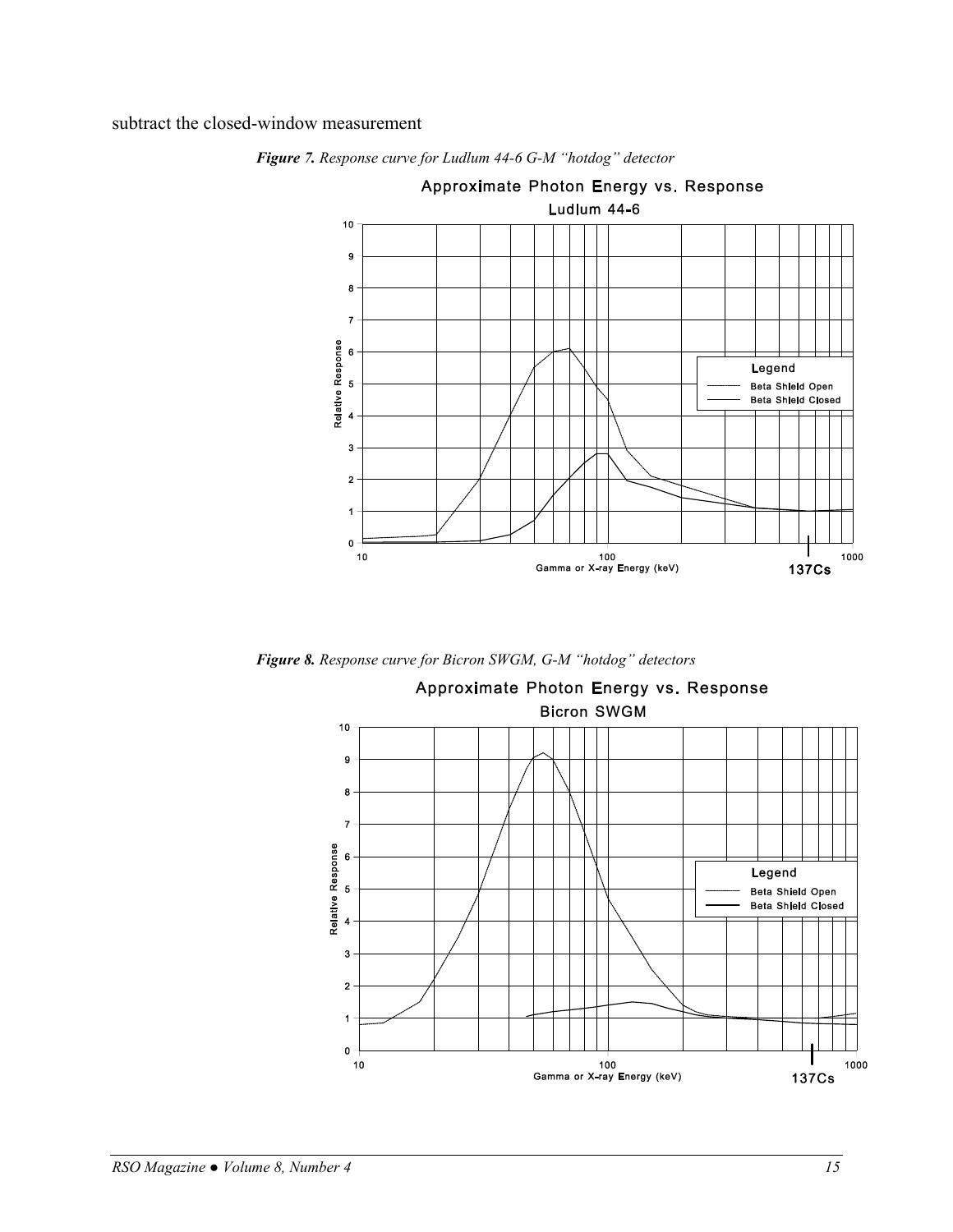(gamma) from the open window measurement  $(beta + gamma only)$  to determine the beta component of a radiation field. Based only on the response curves in Figures 7 and 8, you can see that due to the differing responses to gamma radiation, such a calculation will only be a rough approximation at best.

When a reading is taken with the window open, three things happen to confound an accurate reading. First, very low-energy photons, which would have been excluded by the shield, will cause the detector to over respond. Second, any beta particle radiation present will add to the reading but will not be able to be sorted out from the low-energy photon over-response. Third, gammas and x-rays passing through the open window will be detected *less* efficiently, so this will cause some *reduction* in the indicated reading. Bottom line, you don't have any way to interpret your meter reading.

 If it is important for you to quantify the exposure rate contribution from the beta component in a radiation field, use an ion chamber, not a G-M hotdog detector. This should not be necessary in any but the highest of beta exposure situations, such as in a nuclear power plant.

For determining and quantifying betaemitting surface contaminants, G-M hotdog detectors are similarly useless. While it is possible that some beta particles from surface contamination may be detected through the "beta window," quantification of that activity is virtually impossible. To measure surface contamination, use an instrument designed to do so, like a G-M pancake detector.

End-window G-M detectors, on the other hand, are fine for quantifying surface contamination so long as they have been calibrated properly. Efficiencies for various isotopes are usually not quite as good as for a G-M pancake detector, but still remain in a useable range. The end-window G-M will

have more gamma counts than a G-M pancake detector when making beta measurements. The primary limitation in using one of these detectors for assess-ing surface contamination is the fact that the active window area

 $(5.1 \text{ cm}^2)$  is so small. For example, a 15% efficient end-window detector which indicates a net count rate of just 50 corrected counts per minute would correspond to an activity of  $>6,500$  dpm/100 cm<sup>2</sup>.

#### **Alpha Response**

G-M hotdog detectors are not capable of measuring or even detecting alpha particles. The end-window G-M variety, however, is capable of detecting and quantifying alphaemitting surface contamination at a reasonable efficiency. Again, the primary limiting factor is the small window area, and of course a current alpha efficiency calibration must be available. It is not possible, however, to differentiate between alpha and beta quantitatively using this instrument alone.

#### **Response Time**

The electronic circuitry used in conjunction with the G-M hotdog detector averages the number of counts per minute (cpm) from the detector, and converts the number of cpm to an exposure rate. This is done by averaging the number of cpm over a period of time called the *response time*. Response time is defined as "the time interval required for the instrument reading to change from 10% to 90% (or vice versa) following a step change in the radiation field at the detector." Many instruments have a switch for shifting between "fast" and "slow" response times. Actual times will be listed in the technical manual for each instrument.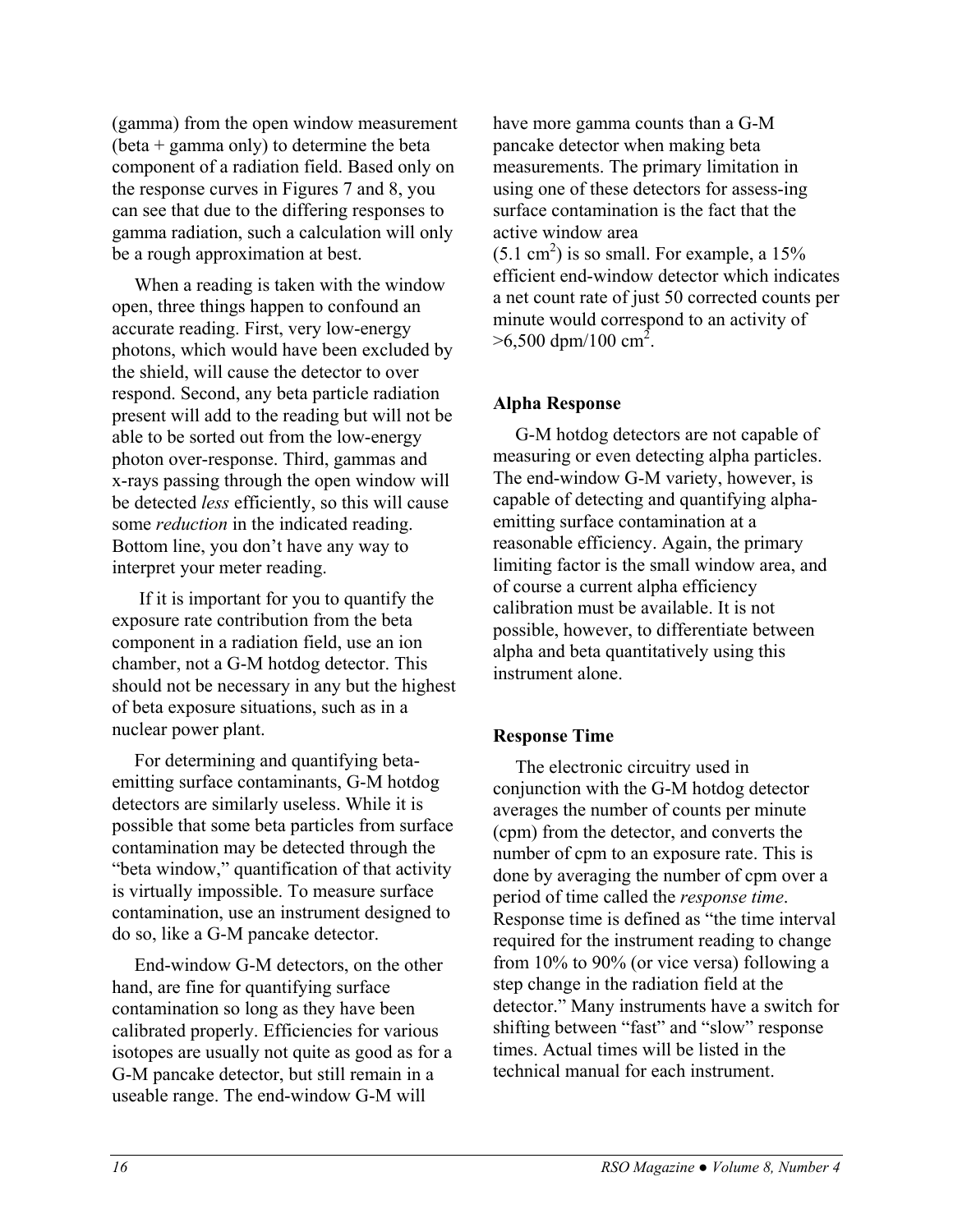On fast response, the interval over which the count rate is averaged is relatively short, typically on the order of 4 seconds. Therefore, the needle will respond quickly to changes in the radiation field, but may also be somewhat jerky and unsteady. On slow response, where the count rate is typically averaged over about 22 seconds, the needle indication will be much steadier but will take longer to respond to changes. A suggestion: use slow response for routine surveys; use fast response if searching for a lost source, for example.

One parameter listed for G-M hotdog detectors is *sensitivity*, usually expressed in cpm per mR/h (counts per minute per mR per hour). For example, the Ludlum 44-6 lists a sensitivity of 1200 cpm per mR/h. The higher the sensitivity, the easier it is to quantify lower exposure rates. For example, it would be easier to read an exposure rate in the range of 0.05 to 0.1 mR/h with a detector with a sensitivity of 1200 cpm per mR/h than one with a sensitivity of 600 cpm per mR/h. This is because the instrument would have twice the number of counts in any given amount of time to incorporate into an average for the higher sensitivity detector, so the indication on the meter needle would be much steadier and less "jerky" than that for the lower sensitivity detector.

#### **Dead Time and Saturation**

When a G-M tube ionizes, generating a pulse to be recorded by the instrument, virtually every atom of counting gas within the tube is ionized. Until the counting gas molecules recombine and return to the ground state, no additional radiation can be detected. From an initial pulse, it takes an amount of time on the order of 200 microseconds for the detector to be capable of registering another pulse. The amount of time during which no events can be registered is called *dead time*.

Dead time is usually not a big issue with G-M hotdog detectors because it is compensated for during calibration when all scales are adjusted to read 10% or less of true exposure rate. An artifact of its effect can be seen on the highest scale of some detectors, which is often logarithmic rather than linear like the lower scales. Figure 10 shows a meter face with these markings on it. This method is used by some manufacturers to extend the useful range of a detector without using expensive dead-time compensation circuitry.

Another phenomenon which can occur in all G-M detectors is that of *saturation*, which is the effect of dead time taken to an extreme. At very high count rates (and thus, very high exposure rates), the time between each ionizing event is much less than the dead time; the counting gas is kept in an ionized state and is never able to recover sufficiently to record another event. The result of this is that in very high radiation fields the G-M hotdog detector may read zero. This saturation point is a listed parameter in the specifications of the detector, and some instruments provide anti-saturation circuitry which pegs the needle off scale and/or signals the user of saturation by way of an alarm or light. This is a good thing to have in a G-M detector. Where potential for very high exposure rates exist, an ion chamber may be a more appropriate instrument than a G-M detector.

(*Editor's note: Ion chambers and other exposure rate instruments will be the subject of future articles in this magazine.)*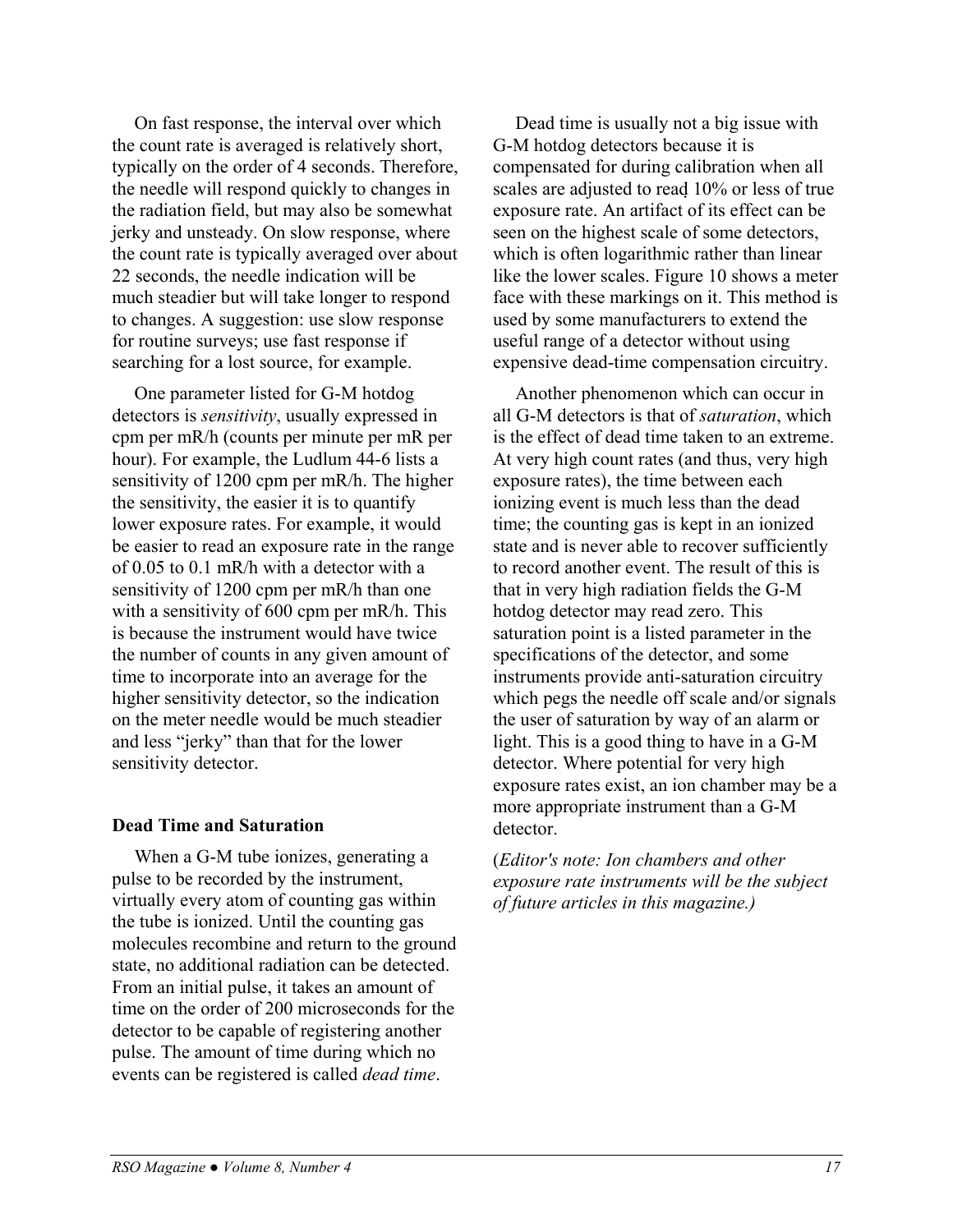

*Figure 9. Response curve for Victoreen 489-35 end-window detector*



#### **Calibration**

All radiation detectors must be calibrated periodically. This is often every year, but may be more frequent for some licensees. Calibrations should also be performed if any substantial repairs are made to the instrument or detector. Replacing batteries or a detector cable of the same length are not generally

considered to be "substantial" repairs, and as such do not require a re-calibration. The instrument should be calibrated with the exact detector with which it will be used; changing the detector *tube* would require a recalibration.

Calibration of an instrument with a G-M hotdog detector consists of two parts. The first, often called pre-calibration, is a check to make sure all the parts of the instrument are mechanically sound and in good enough operating condition to continue with the calibration. Included in the pre-calibration are:

- a contamination survey of the instrument; and
- a check that the meter is mechanically zeroed, making sure the battery check indicator works properly and the batteries are good and properly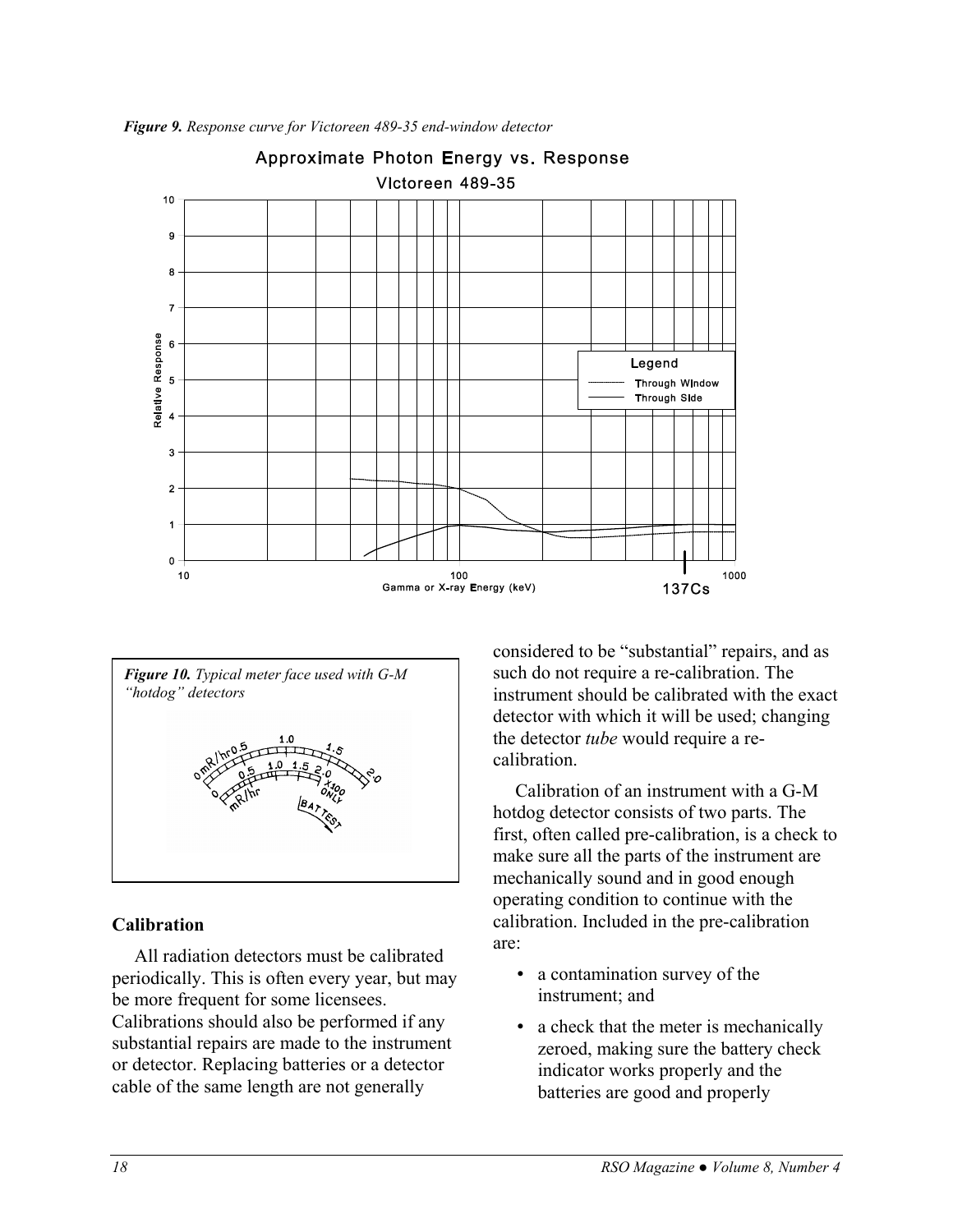installed, that the audio indicator is working, that the different instrument response times are functioning, and that the proper high voltage is being generated.

A "precision check," in which the detector is repeatedly exposed to a known exposure rate to ensure that the same reading is indicated each time, is also part of precalibration.

In the second step, the detector is exposed to a known, calibrated radiation field, usually from  $137Cs$ , at intensities which will give measurements of about 80% and 20% of full scale. The instrument is adjusted so that each of these points is within 10% of the known value. This process is repeated for each range on the instrument. During calibration to a radiation field, the detector must be kept *perpendicular* to the radiation beam (i.e., the side must face the radiation source). The exposure rate calibration is also to the *center* of the detector, not to the edge of the detector. The calibration must also be performed with *the "beta window" closed*.

If your facility possesses no radioactive materials, and your only source of radiation is an x-ray machine, you should still calibrate the instrument to  $137$ Cs. In addition to being the industry standard, this sets up the instrument in such a way that any error will be in the form of an over response rather than an under response (i.e., the instrument will read higher than actual rather than lower). A correction curve or table can be attached or affixed to the instrument to more accurately quantify the measurements taken. A look at Figures 7 and 8 shows that the  $137Cs$  photon energy (662 keV) is on (or very near) an instrument's relative response of 1, which is ideal. Cesium-137 also has a 30-year half-life, which means that calibration facilities don't have to buy new calibration standards very often.

An exclusively electronic calibration for exposure-rate instruments is not acceptable. Even though a manufacturer's literature states that a particular G-M hotdog detector has a sensitivity of 1,250 cpm per mR/h, you cannot use a pulse generator to "extrapolate a calibration" from that value. Calibration of an exposure rate instrument must be performed in a calibrated radiation field. (The only exception to this would be on instruments with scales which are in the range of, or lower than, ambient background. For these, an electronic "ratio calibration" may be performed for those specific scales or portions of scales. A number of cpm per mR/h is determined at a point which was calibrated in a radiation field, and this is extrapolated to the lower range.)

Calibration of end-window G-M detectors presents a problem. It is not really possible to reliably calibrate a single detector to mR/h (through the side of the detector) and cpm (through the mica window on the end) even though your meter face may show both scales. A compromise must be made, and you must decide which feature is of more value to you. I suggest that it is probably best to calibrate the detector to mR/h and use the mica endwindow as an approximate or qualitative measure of surface contamination. You may, of course, decide that it is best for your particular situation to calibrate to cpm and determine efficiencies for surface contamination, and treat the exposure rate scale as a (very) rough approximation.

#### **Using G-M Hotdog Detectors**

G-M hotdog detectors should only be used for measuring exposure rates, so they should *never* be used on a cpm scale; read mR/h only. These detectors are *not designed* for measure-ing surface contamination, for evaluating wipes, or for personnel frisking.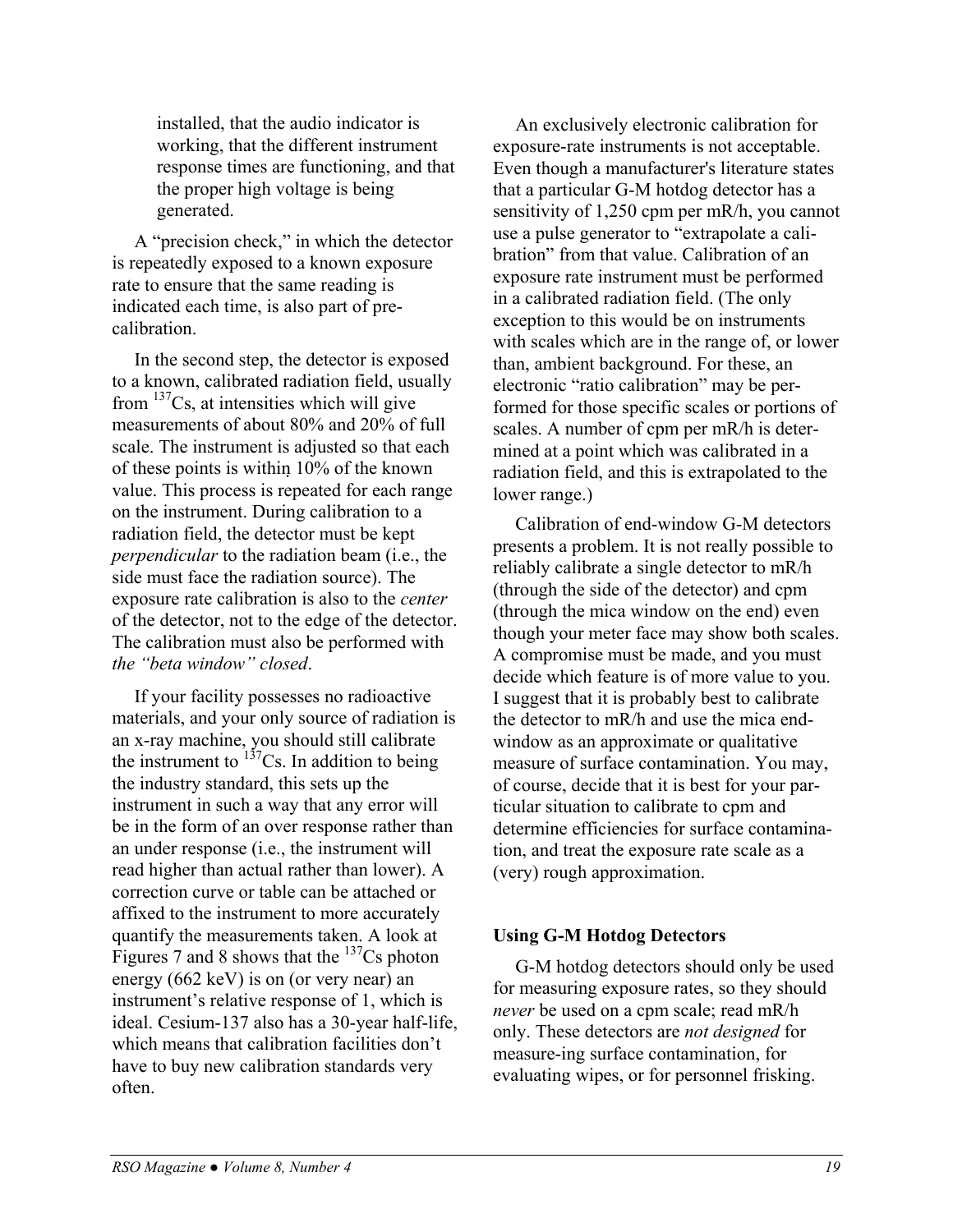When quantifying exposure rates, ensure that the detector is being held perpendicular to the source. The radiation should be entering through the side of the detector, not the front. Always use G-M hotdogs with the "beta window" closed, and train your technicians to do the same. Better yet, purchase G-M hotdog detectors which have no "beta window" (such as the Ludlum 133- 2). Don't bother trying to detect or quantify beta with a G-M hotdog detector.

For the end-window variety, you must decide whether you want an exposure-rate instrument *or* a count-rate instrument, and have it calibrated as such. It has been said that a tool designed to fulfill two purposes does neither well, and there are compromises in the design of the end-window G-M. It is best, in my opinion, to use a G-M pancake detector for measuring surface contamination because of its much larger surface area, and a G-M hotdog detector for exposure rates.

#### **Conclusion**

G-M hotdog detectors were the "state-ofthe-art" for more than 50 years. Even now, although there are more technologically advanced radiation detectors available, there is certainly a place for G-M hotdogs in many radiation protection programs. They are inexpensive and durable detectors. On the other hand, there are some applications for which better instruments exist, and some uses for which G-M hotdogs are not appropriate.

Most of the misuses of G-M hotdog detectors come about because of the "beta window." The "beta window" is merely a vestige of earlier times in the history of radiation detection, when the G-M hotdog was the only thing available. They are still produced in that configuration only because "they have always been that way."

G-M hotdog detectors with the "beta window" closed (or without a window in the

first place) can accurately quantify gamma and x radiation greater than about 60 keV. If you have an x-ray machine which has a lower energy beam, then it would be more appropriate for you to obtain a low-energy photon detector rather than trying to extend the range of a G-M hotdog detector by opening the "beta window."

As always, if you have any questions or comments regarding G-M hotdog detectors or any other type of radiation detection equipment, please write or call me in care of this magazine.

#### **Endnotes**

- 1. TGM Detectors, Inc., 160 Bear Hill Road, Waltham, MA 02154-1075, 617/890-2090.
- 2. LND, Inc., 3230 Lawson Boulevard, Oceanside, NY 11572, 516/678-6141.
- 3. Ludlum Measurements, Inc., 501 Oak Street, Sweetwater, TX 79556, 800/622-0828.
- 4. Bicron, 6801 Cochran Road, Solon, OH 44139, 800/472-5656.
- 5. Victoreen, Inc., 6000 Cochran Road, Cleveland, OH 44139-3395, 216/248- 9300.